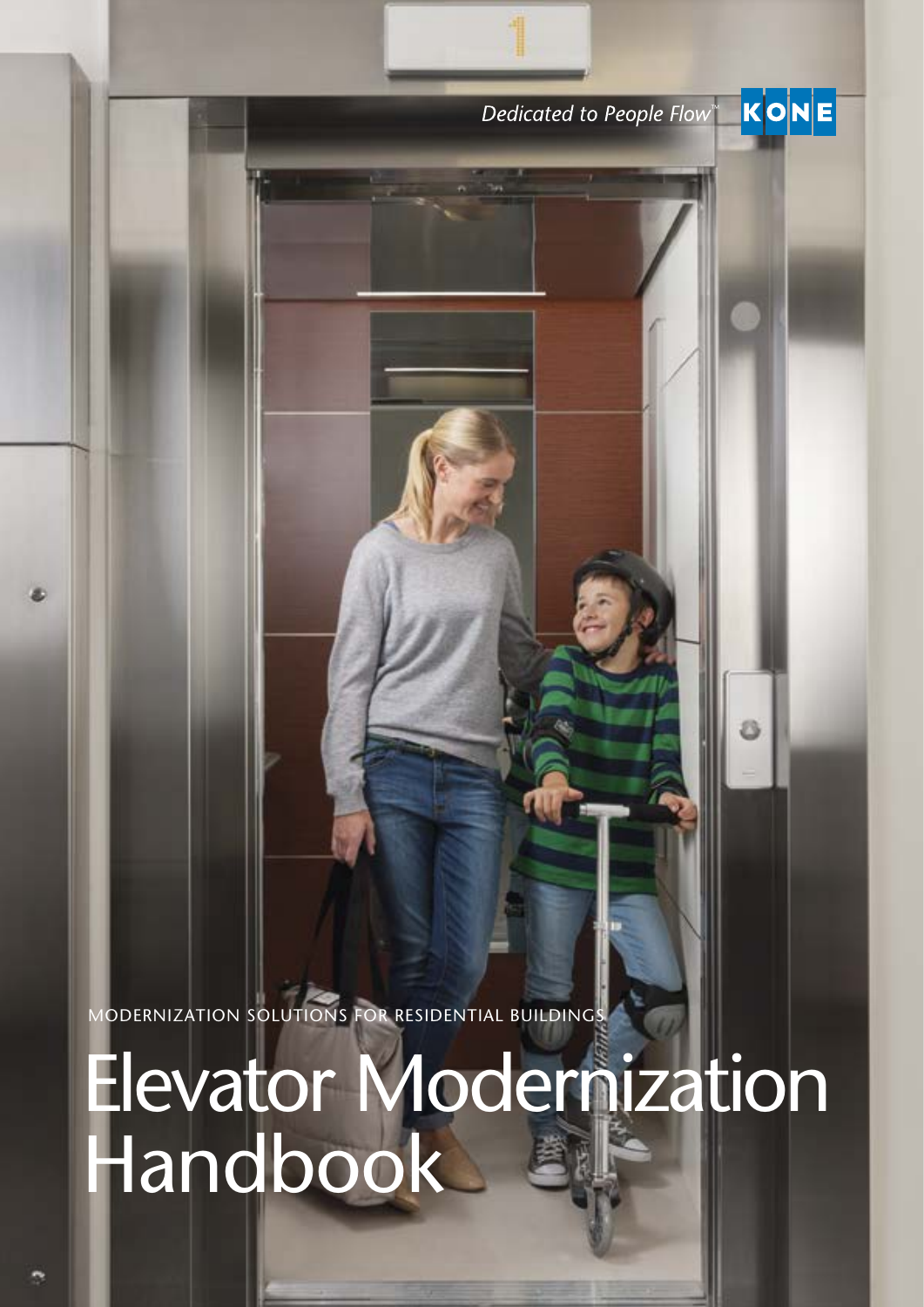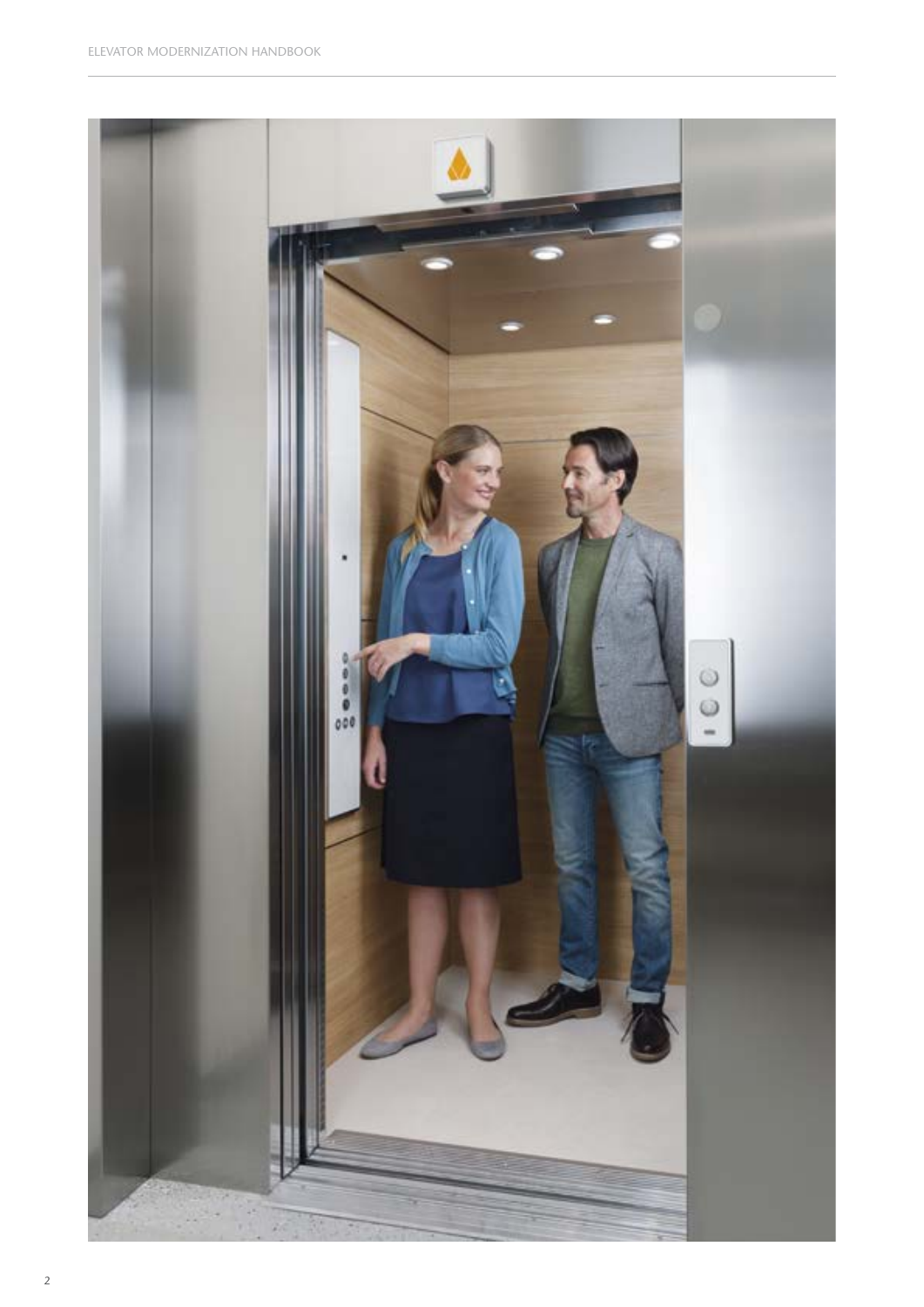### Elevator modernization – it's not hard when you know how it's done

We have made this handbook to guide you step-by-step through elevator modernization. It includes examples of things for you to consider tells you how KONE can help. You can use this handbook in housing association meetings to help you plan modernization in your building.

Every elevator is different, so precise details about modernization will depend on your requirements and the needs of your building. If you think that your elevator needs improvement, contact us using the phone number on the attached business card. We can come and discuss further or a KONE technician can inspect the elevator in your building and make a recommendation for improving it. This can range from small repairs to full replacement. Together we can evaluate what is the best way to make your home safer and more attractive.

If you decide on a modernization, a dedicated KONE project manager will provide more information, answer your questions, and make sure the project moves forward as smoothly and efficiently as possible.





Elevator modernization is an investment that pays off in a number of ways. It reduces repair and energy costs – the savings can amount to thousands of euros. And a modern, spacious elevator adds to the value of your building.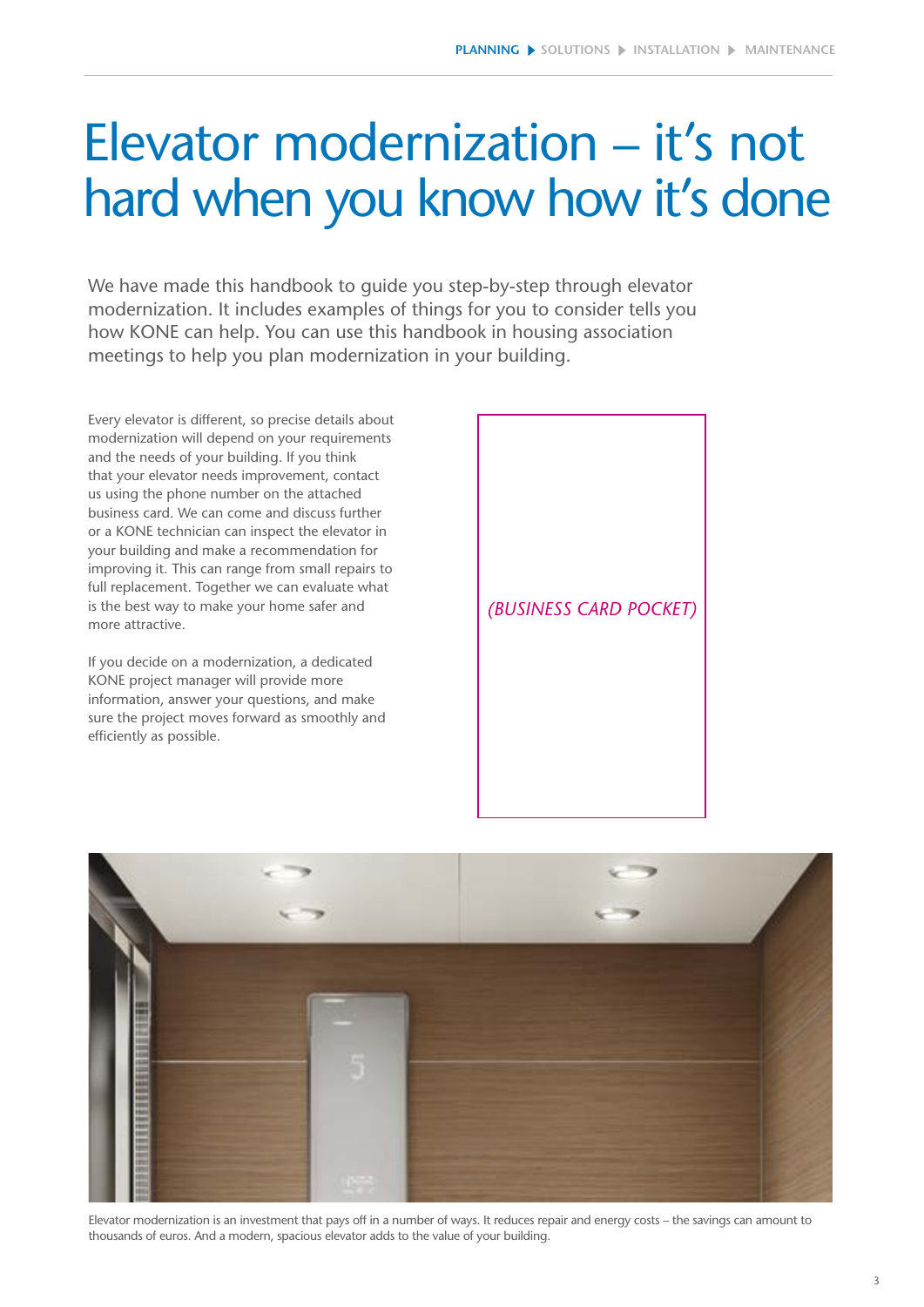### Is it time to modernize your elevator?

Like any electrical and mechanical equipment, an elevator eventually needs to be replaced or thoroughly repaired. After 25 years, regular maintenance may no longer be enough. As parts wear out, you may be paying more for repairs. It may be more difficult to find spare parts for an old elevator, so it may be out of order for a longer time. The old elevator in your building might not meet the latest safety and accessibility regulations. Using it could be difficult for elderly people or for someone carrying packages. It could be consuming more electricity than a modern solution. And a shabby, cramped and unattractive elevator detracts from the value of your home.



#### **Five things to check**

- **1. Is your elevator often out of order?**  A modernized elevator reduces repair costs.
- **2. Does it have heavy manual doors?**  Automatic doors are safer, quieter, and easier to use.
- **3. Does the elevator stop level with the floor?**  Uneven leveling poses a safety risk.
- **4. Is the car small and cramped?**  A new elevator can increase car space by up to 50%.
- **5. Is the interior in poor condition?** A smart new elevator interior adds value to your building.

# Elevator age / years 10 20 30

#### **Increasing need for maintenance and repairs**

After 25 years, elevator components start to wear out and need to be replaced. The elevator could be more expensive to maintain because of higher costs for repairs and parts. Now is the time to think if you want to repair one part at a time or replace the entire elevator.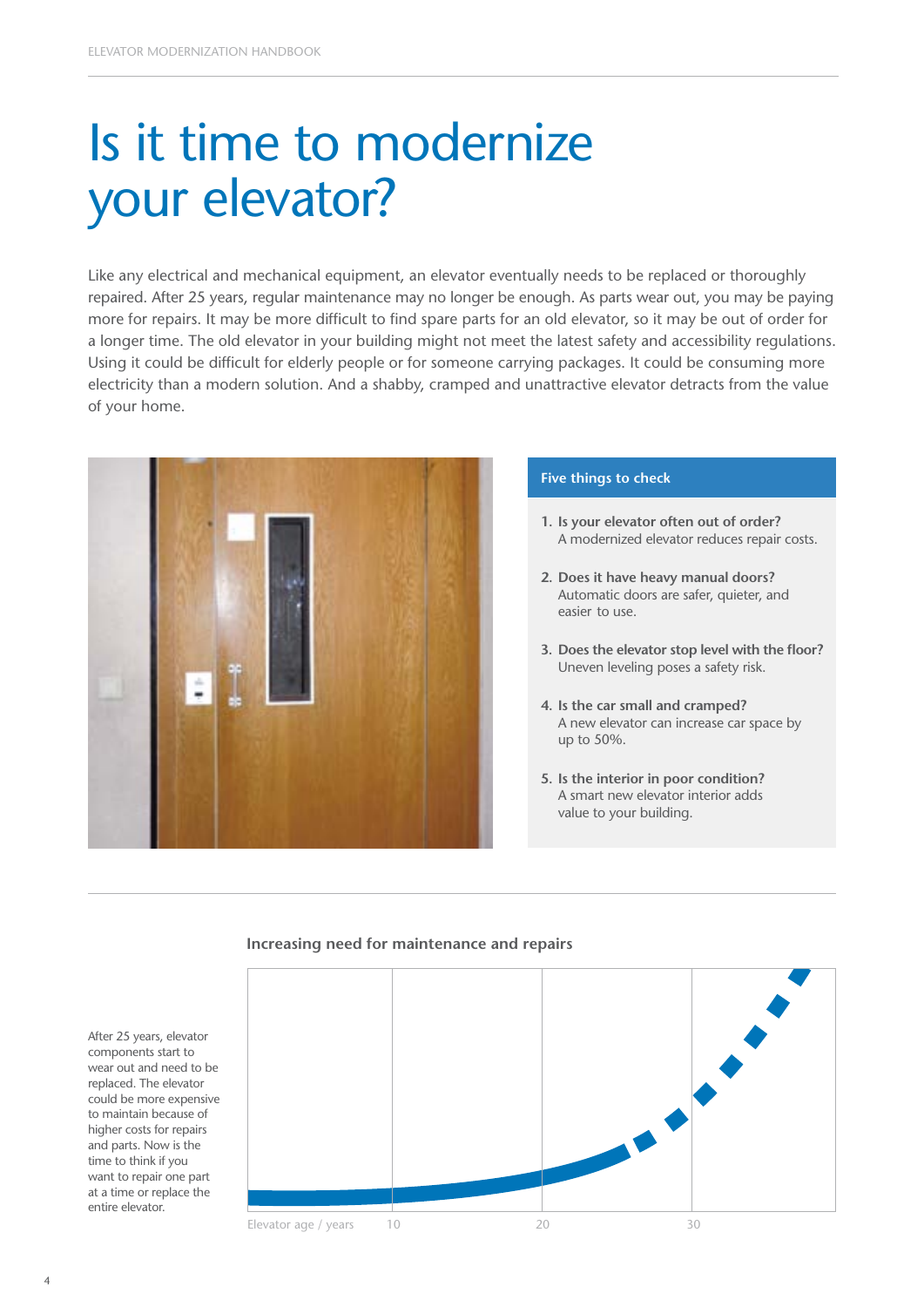### A thorough assessment

The first step is to take a look at your elevator, using the checklist on the facing page. If there are several problems with your elevator, get in touch with KONE for a thorough assessment of your elevator, with no obligation to you. This assessment can be part of your long-term renovation plans for your building.

KONE technicians will examine your elevator. They focus on the requirements of your elevator and the people who use it, paying particular attention to performance, accessibility, safety, eco-efficiency and aesthetics. They will then make recommendations for improvement, ranging from minor repairs to full replacement.

#### **How can KONE help?**

- $\blacksquare$  KONE technicians perform a thorough inspection, free of charge, with no obligation to you.
- KONE makes recommendation for improvement. This can range from minor repairs to full replacement.
- $\blacksquare$  The recommendation also includes a cost estimate with a KONE financing solution.
- $\blacksquare$  KONE provides information about EU regulations, subsidies and permits.







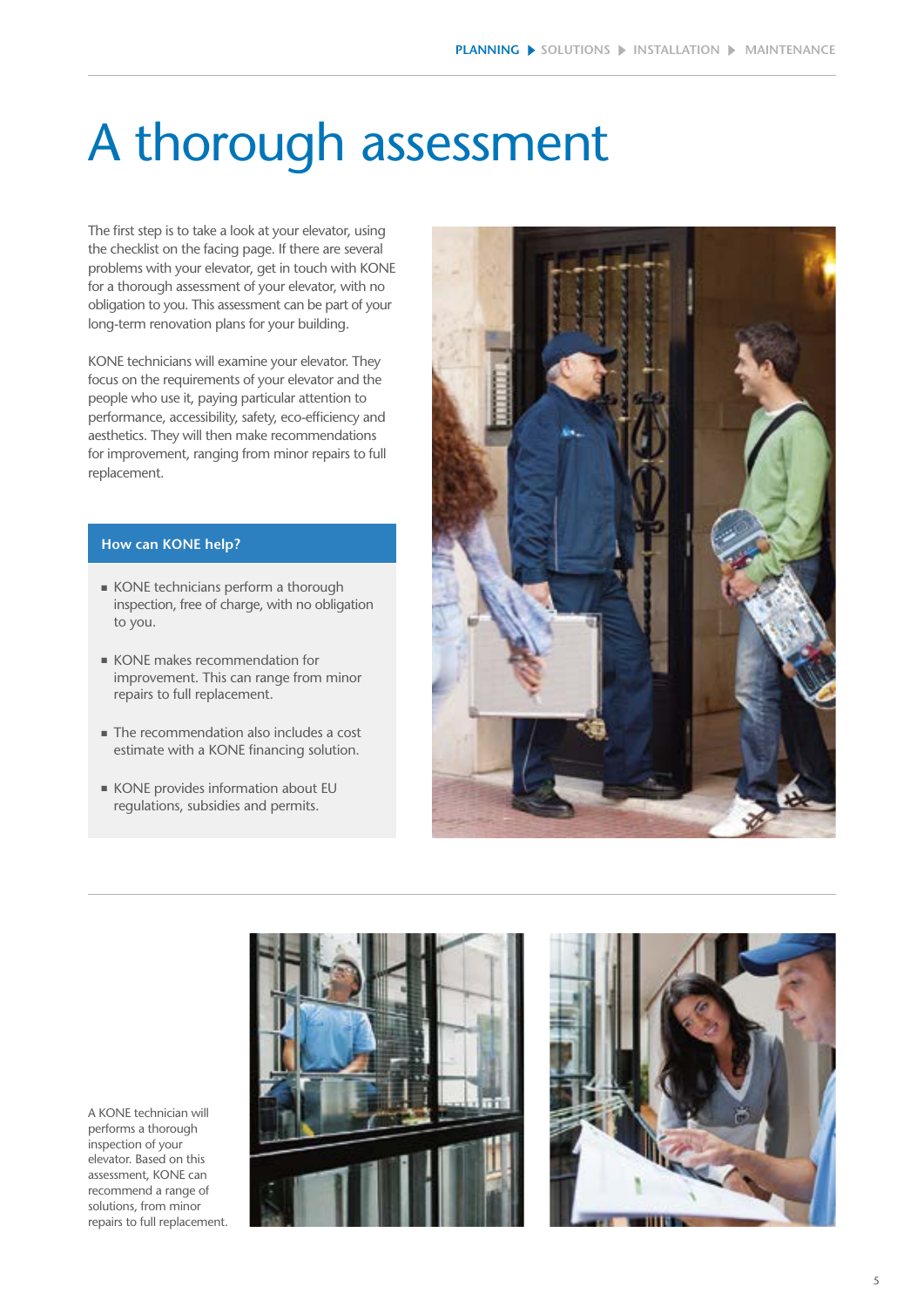### A range of solutions

Based on the KONE Care for Life™ assessment, KONE makes a recommendation for improving your elevator. This can range from replacing individual components to full replacement.



#### **KONE ReFine™**

KONE ReFine is a modular solution that replaces individual components and systems. For example, replacing the hoisting machine improves safety and gives a smoother ride. A new electrification system can significantly improve energy efficiency. And by replacing the doors, signalization and car interior, you can make your elevator more attractive and welcoming.



#### **KONE RePower™**

KONE RePower is a comprehensive modernization package, designed to be easy to select and quick to install. The KONE RePower package enables you to have the latest technology inside the shaft while keeping the existing shaft and landing doors. This minimizes the disturbance to you and your building.



#### **KONE RePlace™**

KONE RePlace is a full replacement from top to bottom, giving you all the benefits of a new elevator. It is based on two elevator technologies. KONE NanoSpace™ is ideal for residential buildings where space is limited or fast replacement is required. KONE MonoSpace® can reduce electricity consumption by thousands of kilowatt hours a year. If the landing doors are in good shape, partial replacement is possible, which makes the job faster.

#### **Five ways to reduce energy consumption**

- 1. Signalization dimming saves electricity.
- 2. Standby lighting and ventilation cuts energy consumption.
- 3. LED lights use less energy and last much longer than halogen lights.
- 4. Energy regeneration systems recover energy and produce electricity.
- 5. A modern hoisting system can significantly reduce energy consumption.

### **KONE MonoSpace energy efficiency performance according to VDI 4707\*\***



\*\*Guideline issued by the Association of German Engineers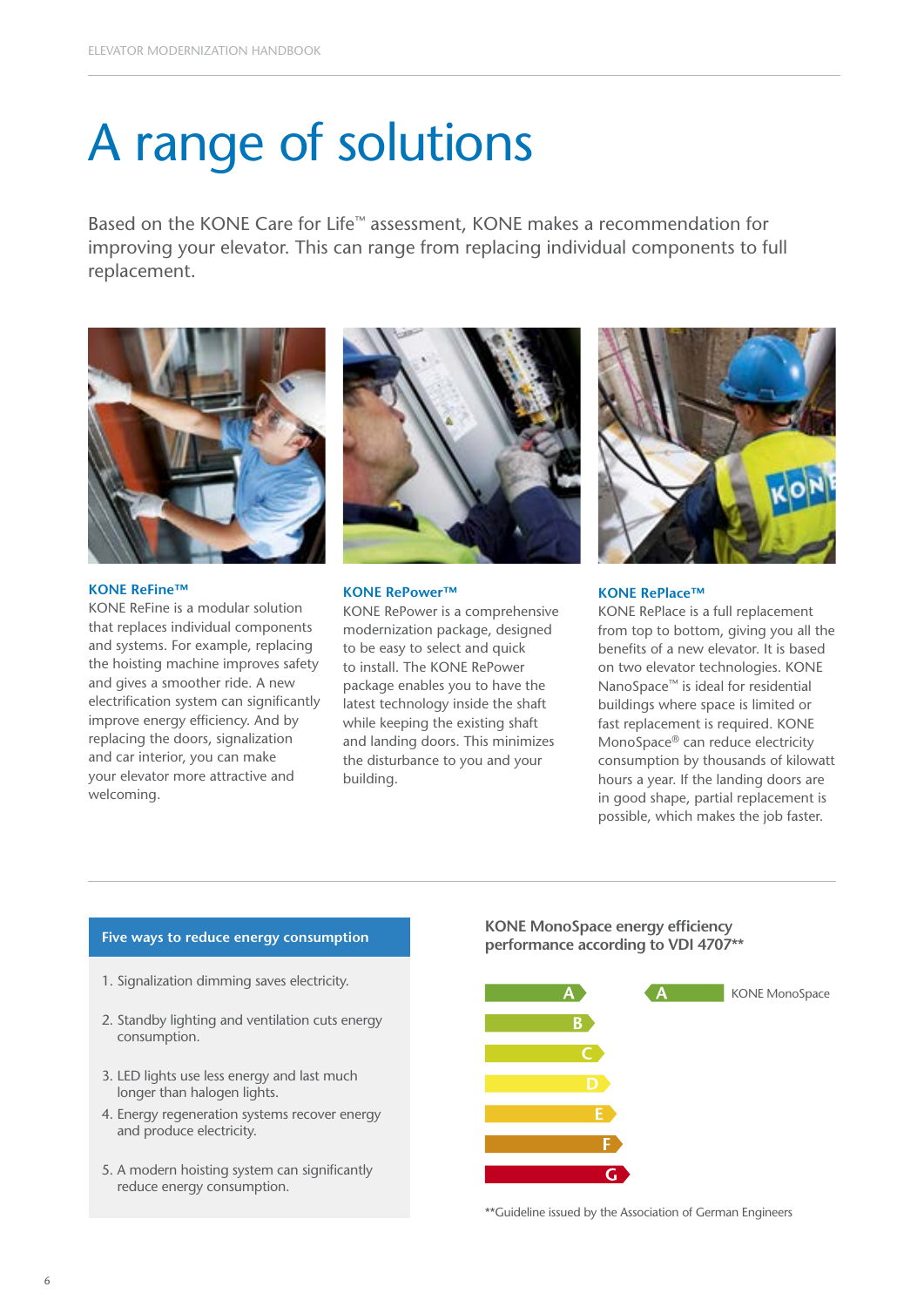### Up to 50% more space

If the elevator in your building is 25 years old or more, full replacement may be the most cost-efficient solution. This will improve reliability and energy-efficiency, which will in turn reduce maintenance and electricity costs.

With the KONE NanoSpace your new elevator car can be as much as 50% bigger. If your current elevator can only carry four passengers, your new one could carry six. Our innovative technology and streamlined replacement process ensure your new elevator is up and running in as little as two weeks\*. They also minimize disturbance in the building during installation.



The KONE NanoSpace uses ultra-compact balancing weights, leaving more space for a larger car with no changes to the shaft.

\* KONE professionals will perform a site survey to estimate the actual time needed for individual elevator replacements.



## Up to 70% energy savings

Elevator technology has come a long way in the last 30 years. Compared with an elevator built in the 1970s, new technology can reduce electricity usage by as much as 60-70%.

Even small improvements can make a big difference. For example, LED lights use 80% less electricity than halogen lights, and last 10 times longer. A new controller and electrical system can cut energy usage by 40%. Modernization can be combined with a regenerative solution to increase energy savings even further. The recovered energy can be used to power other equipment in the building.

Full replacement can save even more energy. For example\*, a hydraulic elevator consumes about 5650 kWh/year. Modernizing it with the KONE MonoSpace® reduces energy consumption to as little as 1170 kWh/year. At 15 cents per kWh, this represents savings of nearly 700 Euros a year, or more than 20,000 Euros over a lifetime of 30 years.

#### **Energy savings with a new elevator**



\*Elevator speed 1.0 m/s, load 630 kg, 150,000 starts/ year, travel height of 12m and 5 floors.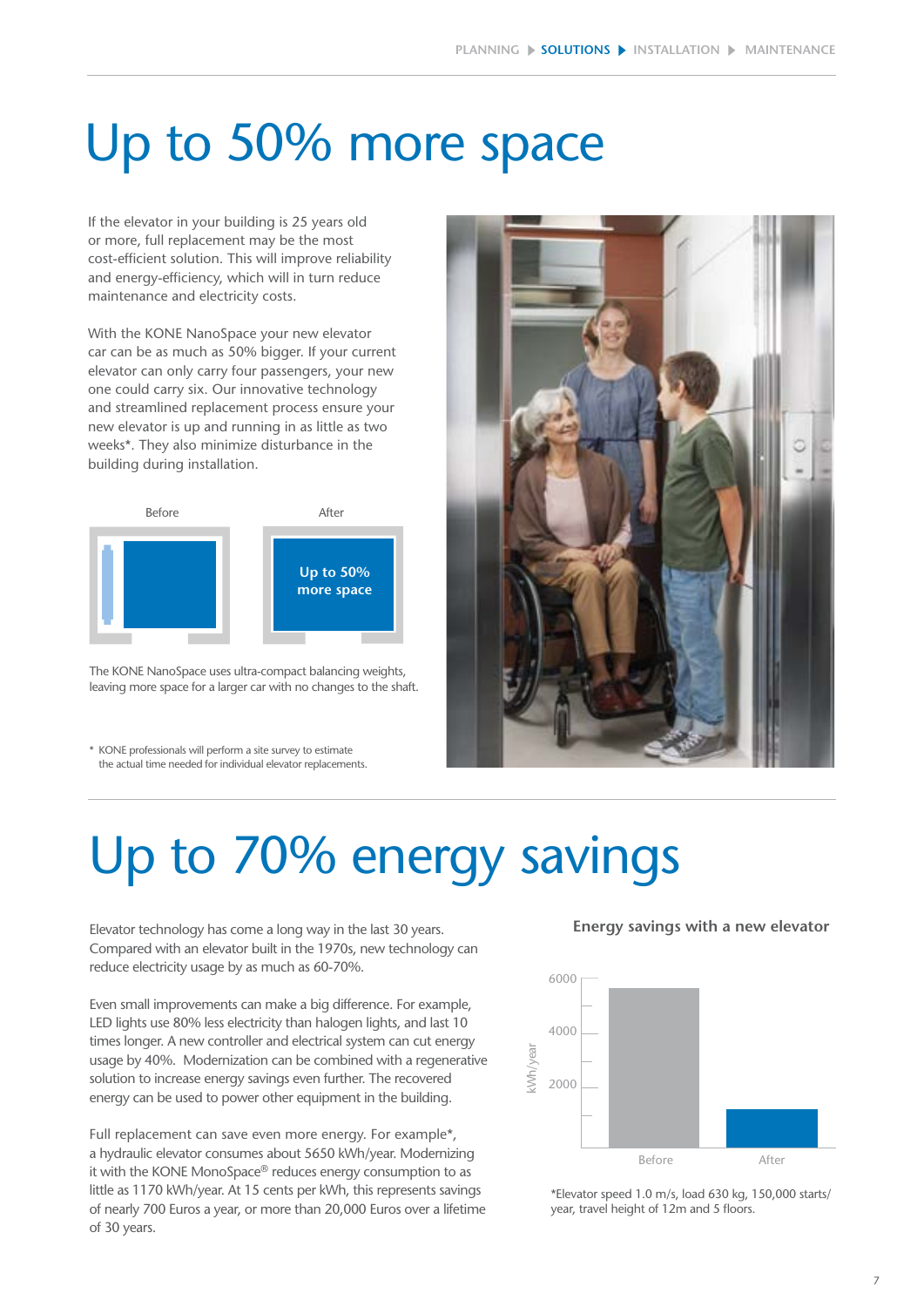### A safe, modern elevator adds to the value of your apartment

By modernizing your elevator, you make it safer and more convenient. For example, when you are carrying groceries or pushing a stroller, it can be difficult to enter an elevator with heavy manual doors. Another safety issue is leveling – how accurately the elevator stops compared with the landing floor. This is where accidents happen – just a few centimeters can make a big difference if you aren't expecting it.

Another big difference is the overall look and feel. The elevator is the first thing potential buyers see when they come to look at your apartment. Is the elevator modern, efficient and inviting? It pays to make a good first impression.

#### **Five ways to improve safety**

- 1. Adequate lighting prevents accidents and makes people feel safer.
- 2. A two-way voice communication system gives passengers peace of mind.
- 3. Automatic car and landing doors prevent accidents and improve accessibility.
- 4. A curtain of light improves safety and comfort in elevators with car doors.
- 5. Accurate leveling prevents people from stumbling on the door sill.





A few centimeters is a lot when you aren't expecting it. Many accidents occur when people trip on the elevator sill. A new elevator improves leveling accuracy to within a few millimeters.



Before

After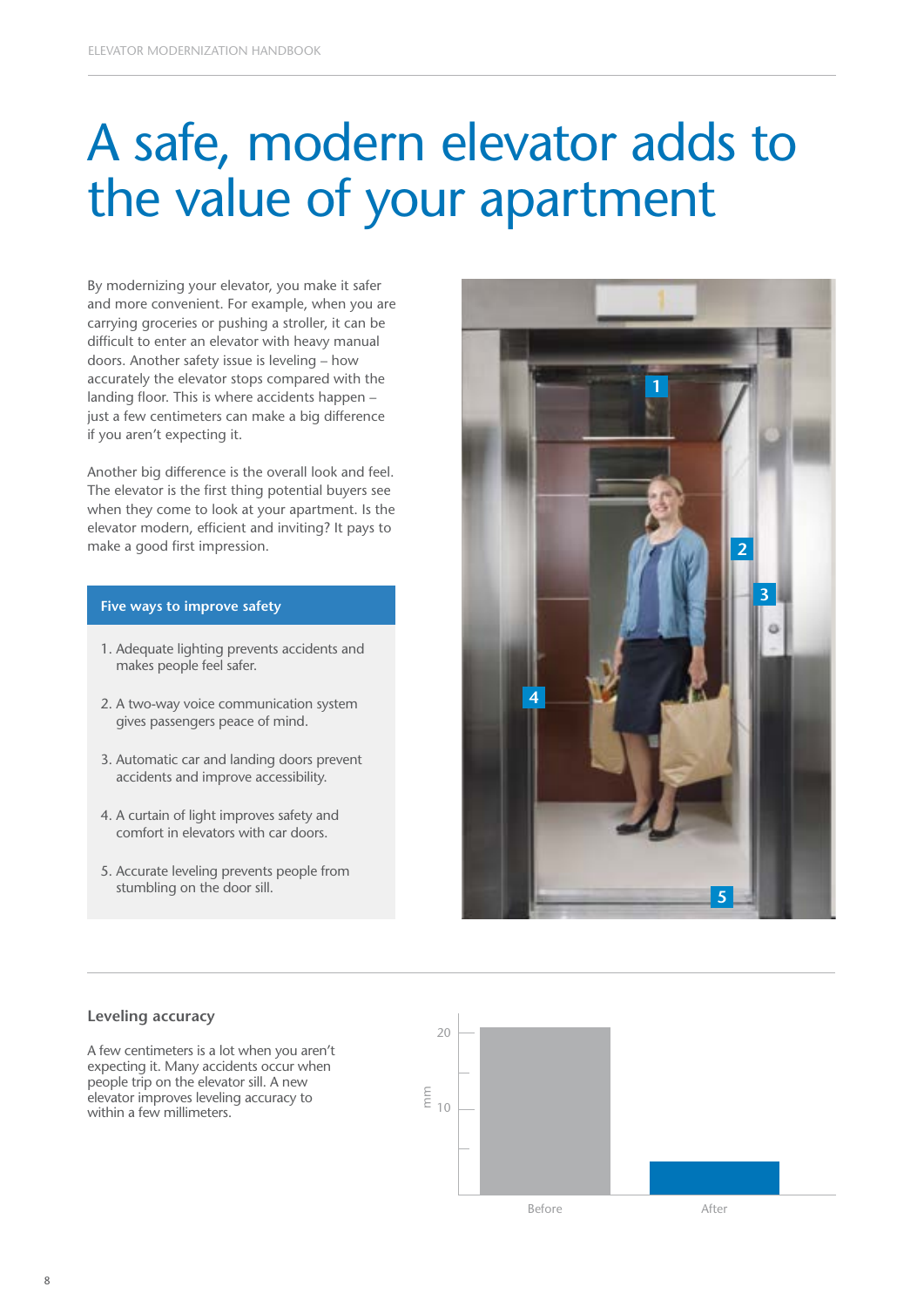### Financing solutions

Like any home improvement, such as fixing the roof or painting the walls, elevator modernization is an investment that pays off in the long run.

The cost is less than you might think. Costs will vary, of course, depending on the individual case, but a typical full replacement could cost around 50,000 euros. Divided among 20 apartments, this amounts to 2500 euros each, or about 40 euros a month over five years. The actual amount may be considerably less, since many countries and local governments provide subsidies to make elevators safer, more accessible and more energy efficient.

### **Financial issues to consider**

- Many European countries provide subsidies for modernization. These can cover up to 70% of the total cost.
- $\blacksquare$  These may be supplemented by subsidies from local government and the EU.
- Modernization can be done in two stages to spread the cost.
- KONE can provide financing to spread the cost over several years.
- KONE can provide further information about available subsidies in your area.



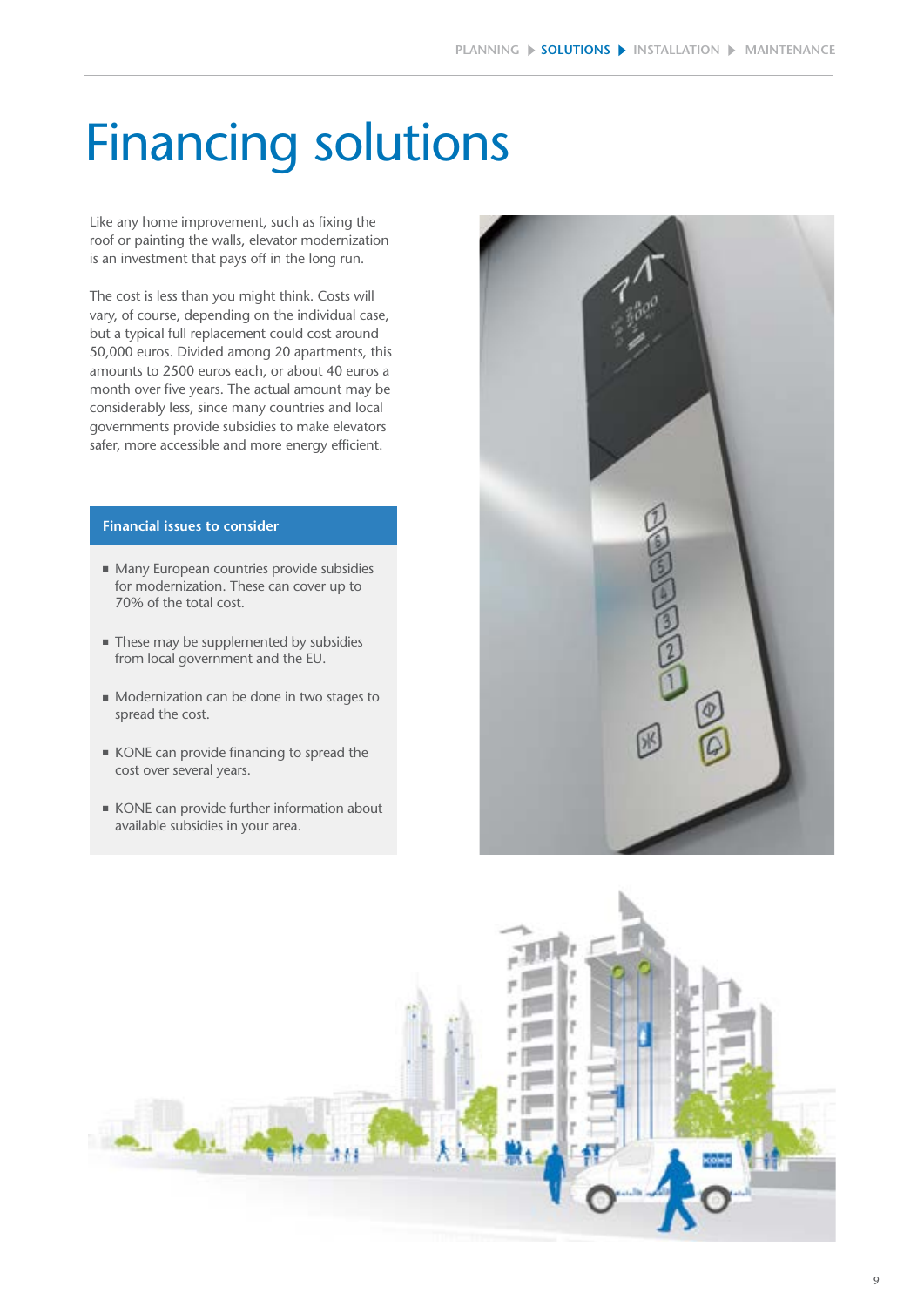### Fast and efficient installation – on time and on budget

Before the modernization work begins, the KONE project manager conducts a site survey together with the building manager to determine the best solution and the best way to implement it. We make sure that you will have safe access during installation and that permits, plans and calculations are checked and approved by authorities.

During the project, everything possible is done to minimize disturbance. The KONE installation team protects the floors, walls and walkways to ensure that no damage is done to your building. Everything possible is done to keep the amount of noise and dust to a minimum, so that you can live comfortably in your home. We keep you informed about the progress of the work by posting notices on the bulletin board and by communicating with your building manager.

- 1. Site inspection to plan project and safe routes for residents.
- 2. Dismantling of old equipment. Recycling or environmentally friendly disposal of materials.
- 3. Installation of new equipment.
- 4. Handover checks and quality inspection.

#### **Installation stages Important things to know**

- $\blacksquare$  Full replacement takes as little as two to six weeks on average, depending in the solution you choose.
- KONE ensures permits are approved by authorities.
- <sup>n</sup> KONE ensures that there is safe access during the project.
- KONE keeps residents informed about progress.



You are kept informed about the progress of the via notices on the bulletin board.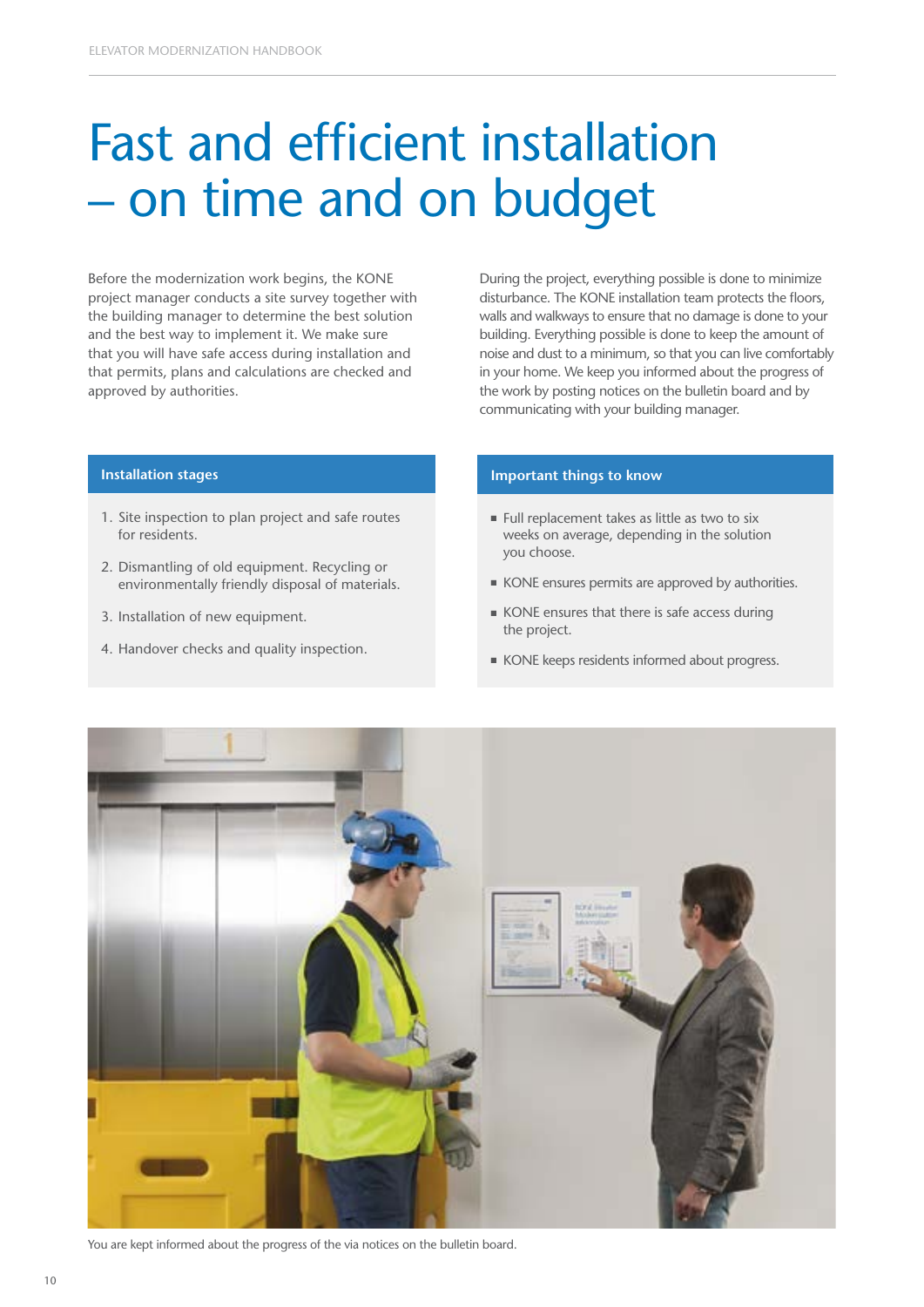### Welcome to your new elevator

When the project is complete, KONE technicians take care of the final safety and performance inspections. This ensures that the modernized elevator meets all EU regulations, and that it conforms with your requirements.

KONE also ensures that all of the old equipment is disposed of properly. Most of the old equipment – some 94% – is metal and glass, which are fully recyclable.

### **Out with the old, in with the new**

- When the project is complete, KONE does the final safety and performance inspections.
- <sup>n</sup> A KONE-modernized elevator meets all EU standards: EN 81-80 Safety standard, EN 81-70 Accessibility standard.
- $\blacksquare$  With regular preventive maintenance it will provide reliable service for decades.

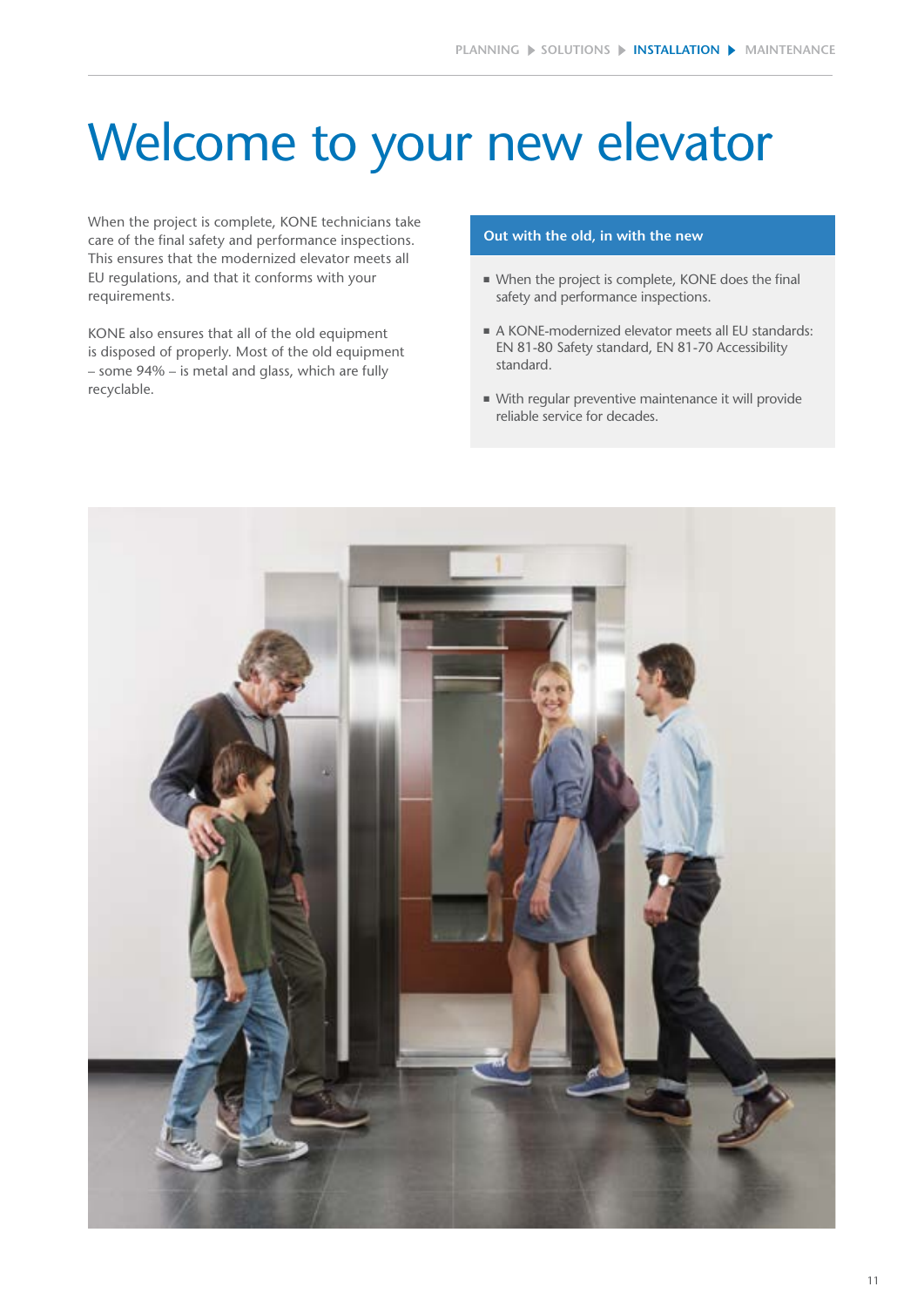### Safe and reliable service for decades

Regular KONE maintenance ensures that your new elevator will provide safe, reliable and energy-efficient service. KONE service is based on preventive maintenance – we detect and repair faults before they can lead to malfunctions. With KONE Modular Based Maintenance™ we create a unique maintenance plan for your elevator, ensuring that the right components are maintained at the right time. On average, elevators maintained by KONE are available for use by residents on average 99% of the time.

For passengers' peace of mind, a modernized KONE elevator includes the KONE Voice Link™, which enables two-way voice communication between a passenger in the elevator and a KONE Customer Care Center.

### **Why KONE maintenance?**

- KONE has a comprehensive maintenance network: service is always nearby.
- KONE preventive maintenance fixes problems before they lead to downtime.
- <sup>n</sup> KONE gives an availability guarantee for elevators it services.
- Technicians have most common spare parts in the van to make repairs faster.
- 150,000 spare parts in stock, can be dispatched within 24 hours.
- $\blacksquare$  If someone is stuck in the elevator, a technician will be on site within 30 minutes.
- $\blacksquare$  Regular maintenance increases the lifetime of the elevator.



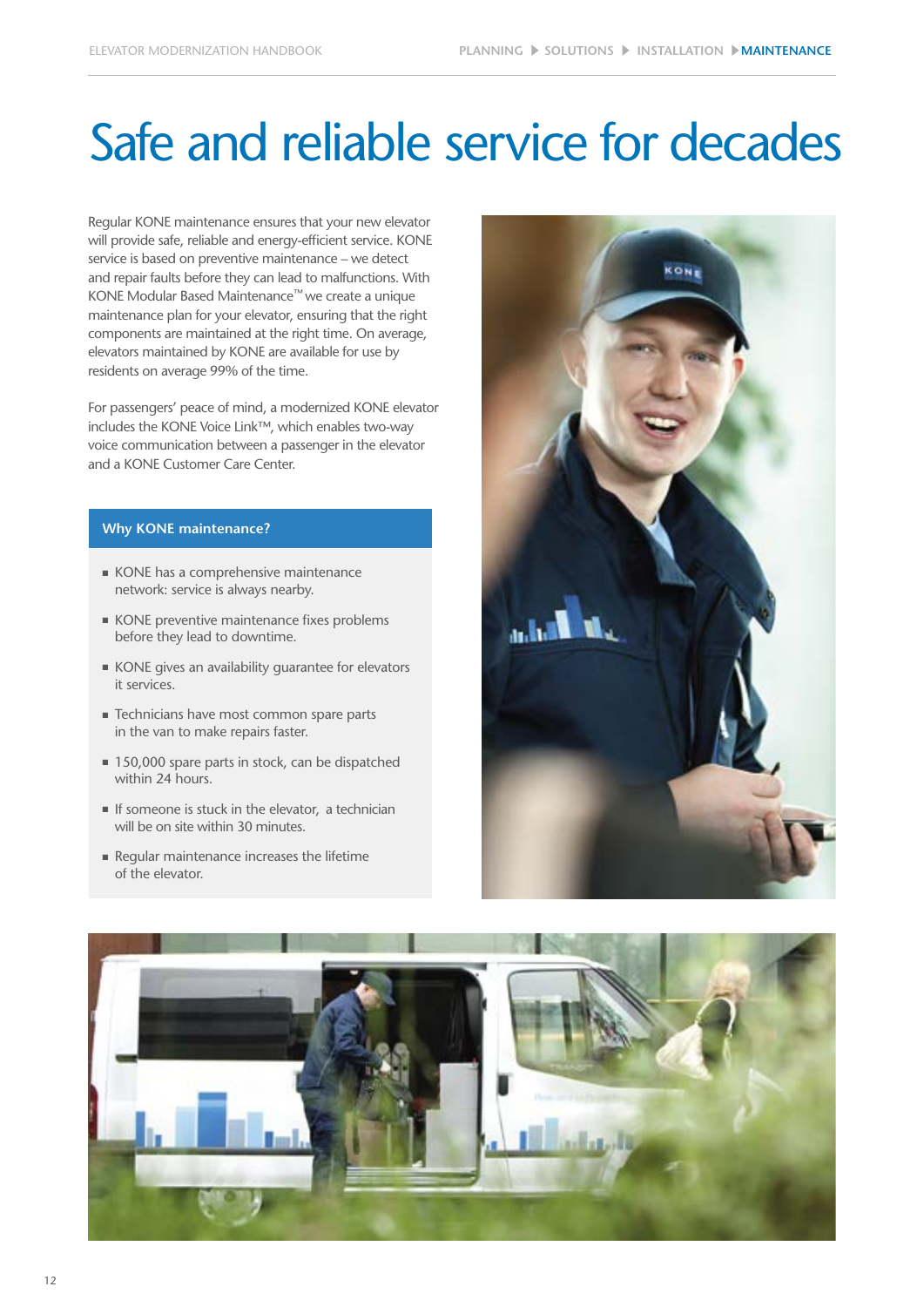### Higher building value

### **Building:**

Sammalkalliontie 6, Espoo, Finland



In this apartment building in Espoo, Finland, the elevators were 40 years old and had become unreliable. Repair costs were rising and the safety of passengers was becoming a concern.

KONE installed six new elevators in the building. The larger cars, with automatic doors, make it much easier for people to use the elevators, especially when they are carrying groceries or pushing a stroller. The new elevators are safer for elderly people or children.

- *"I have received many compliments about the new elevators. Especially visitors have noticed, so I think they have an effect on the value of our building."*
- *Ulla-Maija Nikkinen, Resident and building association board member.*

Six new KONE elevators were installed, which increased the amount of space in the cars. The heavy manual doors were replaced with automatic doors. These improvements make it easier to use the elevator while pushing a child in a stroller, for example.

The new elevators decrease repair and electricity costs, while more accurate leveling improves safety. For the peace of mind of passengers, there is a 24h voice connection with the KONE Customer Care Center™.



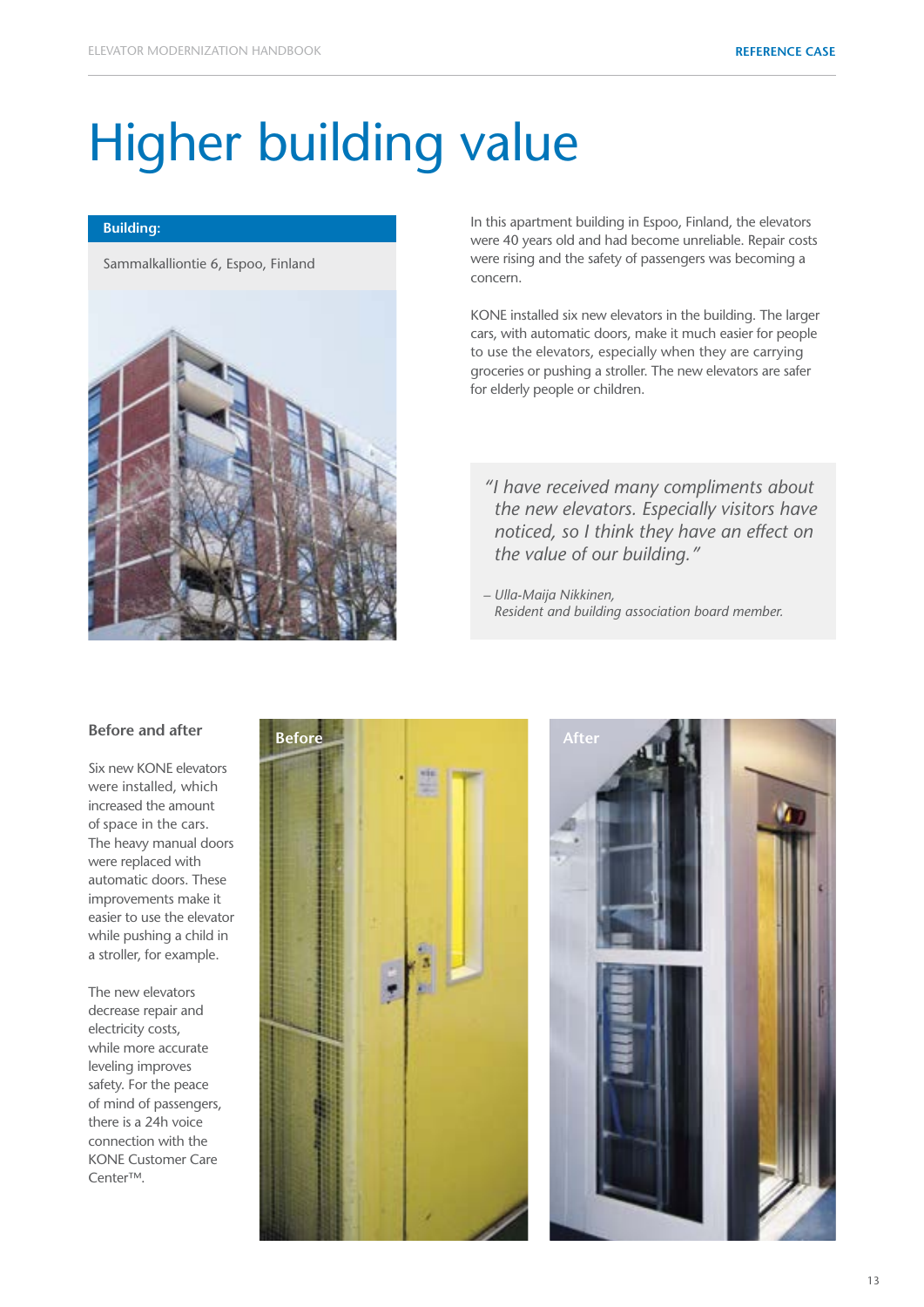### More space for passengers of all ages

### **Building:**

Berliner Allee 16, 30175 Hannover, Germany



This is a multi-purpose building with apartments, offices and a medical practice, so the elevator has to provide access for all kinds of people, from babies in strollers to elderly people in wheelchairs. Unfortunately, the old elevator, installed 1974, was small and cramped, with narrow doors. People in wheelchairs had to be moved to a special, smaller wheelchair. The old elevator was also dark and shabby, which detracted from the image of the building.

The new elevator has wider-opening doors and 60% more space in the car. This provides much easier access for passengers of all ages. Where the old elevator could carry a maximum of five people, the new one can carry eight. The modern KONE elevator also gives an attractive first impression for people visiting the building.





### **Why KONE maintenance?**

- Door width increased from 700 mm to 800 mm.
- Car size increase from 0.99  $m^2$  to 1.512  $m^2$ .
- KONE gives an availability guarantee for elevators it services.
- Capacity increased from 5 to 8 people, more than 60% larger cabin than before.
- Load capacity increased from 375 to 630 kg
- **Lower repair costs.**
- $\blacksquare$  More attractive for visitors.
- Meets EU and German safety regulations.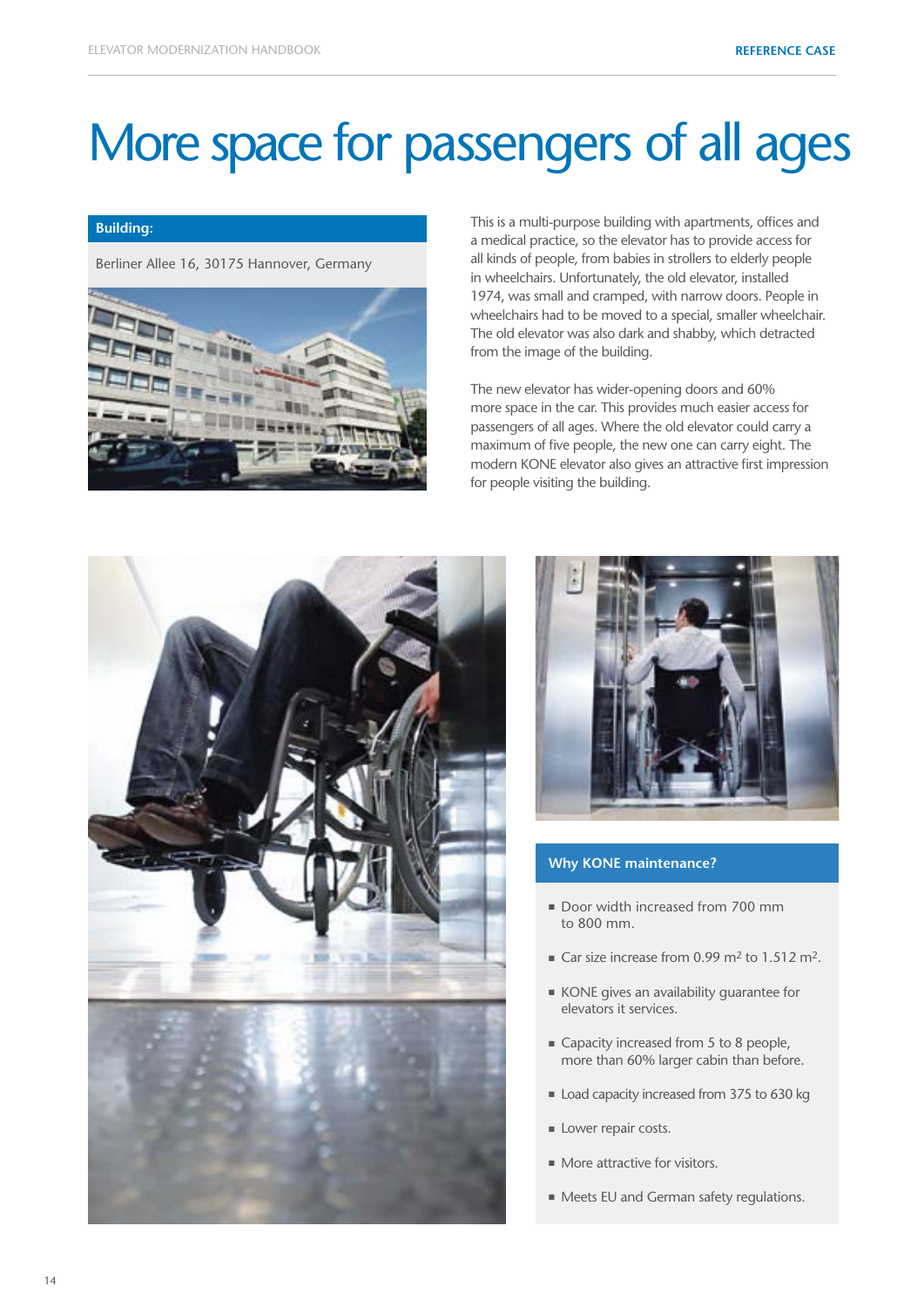### Frequently asked questions

### **1. What are the biggest safety issues in old elevators?**

Typically there are three. In old elevators there is usually an open car without a door, so that you can see the wall moving. Second, there isn't a communication system in the elevator, so people can't call for help in an emergency. And third, an old elevator might not stop level with the landing. If they aren't expecting it or if they are carrying something and can't see properly, people can trip over the sill.

### **2. How can we get the project started?**

The first step is to discuss it among members of your building's housing association and the facility manager. If you think modernization may be necessary, get in touch with KONE for an inspection and recommendations about technical and financing solutions. The final decision is made by the housing association and facility manager.

### **3. What solutions are available?**

If you decide to replace the whole elevator, a solution like the KONE NanoSpace™ can increase the size of the elevator car while providing other benefits such as improved energy efficiency and reliability. You can also repair or replace individual components, such as the controller or the hoisting machine. KONE also offers larger KONE RePower™ packages. These include new elevator technology, while retaining the existing shaft and landing doors.

### **4. How does the project move forward?**

The first step is planning. This defines the scope of modernization and the best way to implement it. Then the decision to proceed is made by the apartment owners in the building association. Once the final installation planning is done, the old equipment is removed and the new elevator is installed.

### **5. How long does it take?**

About two to six weeks on average, depending on the solution you choose. Some smaller modernizations can be done in a few days.

### **6. Can people live in the building during the work?**

Installation is always planned so that people can live and move safely in the building during the project. The elevator will be out of service.

### **7. How much does it cost?**

It depends on the height of the building, the condition of the old elevator, and the scope of modernization, but generally speaking about 40,000 to 100,000 euros for complete modernization or full replacement. For a five-story building with 30 apartments, this could be in the range of 100,000 euros. With KONE Financing for seven years, this would amount to an average of 40 euros a month for each apartment.